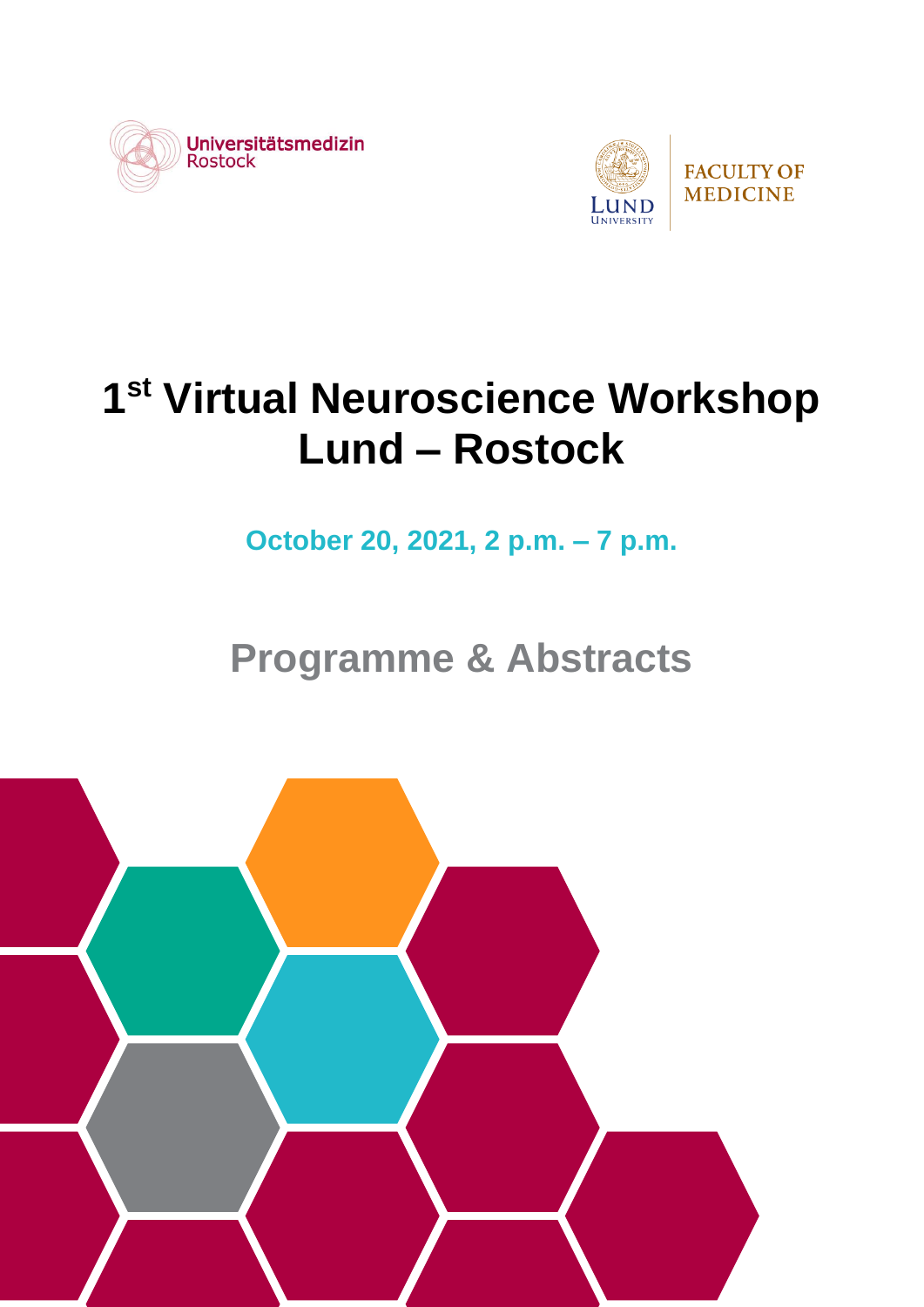





#### **Key questions and methods in the field of neurodegenerative diseases**

#### **Lund & Rostock via Zoom Meeting**

The Centre for Transdisciplinary Neurosciences Rostock (CTNR) of the University Medical Centre Rostock at the University of Rostock and MultiPark (Multidisciplinary research focused on Parkinson´s disease) at the Lund University are implementing a transboundary concept for neurosciences - a United Neuroscience Campus (UNC) Lund – Rostock.

The idea is the formal/institutional networking of two internationally excellent neuroscientific locations with a large translational focus in order to establish a virtual campus beyond the Lund and Rostock locations on key neuroscience topics. Through formal international cooperation beyond borders and standards, bilateral mobility and teaching programs for young scientists are to be established, innovative collaborative projects initiated and novel synergy effects used to increase scientific excellence in the long term.

The overarching strategic goals of the United Neuroscience Campus Lund - Rostock initiative are the promotion of young researchers, internationalisation, increasing the visibility of the community, and stimulating international collaborative research projects and publications. This creates better starting conditions for national highly competitive procedures.

The added value for the young scientists at the participating locations lies in the increased number of host institutions for research stays. A United Neuroscience Campus will specifically increase and promote the opportunities for scientific mobility. In addition, there will be an additional range of modules in the qualification, training and continuing education programs of the respective locations, which the young scientists can take part in exchange.

The initiative is now starting with the first virtual scientific workshop on **"Key questions and methods in the field of neurodegenerative diseases in Lund and Rostock"**, on October 20, 2021, 2 pm – 7 pm.

The goals are to get in contact with researchers from Rostock and Lund, to present and get to know the scientific key questions and methods of both scientific locations. The information should lay the basis for joint projects and the initiated United Neuroscience Campus Lund -Rostock (UNC).

The programme consists of experimental and clinical key speakers who will present their scientific questions (introductions, used methods & technologies, discussions) in the field of neurodegenerative diseases.

We are looking forward to interesting talks, fruitful discussions and an inspiring meeting.

#### **Alexander Storch, MD**

Centre for Transdisciplinary Neurosciences University Medical Centre Rostock at the University of Rostock

**Per Odin, MD**

Division of Neurology Department of Clinical Sciences Lund Lund University, Skane University Hospital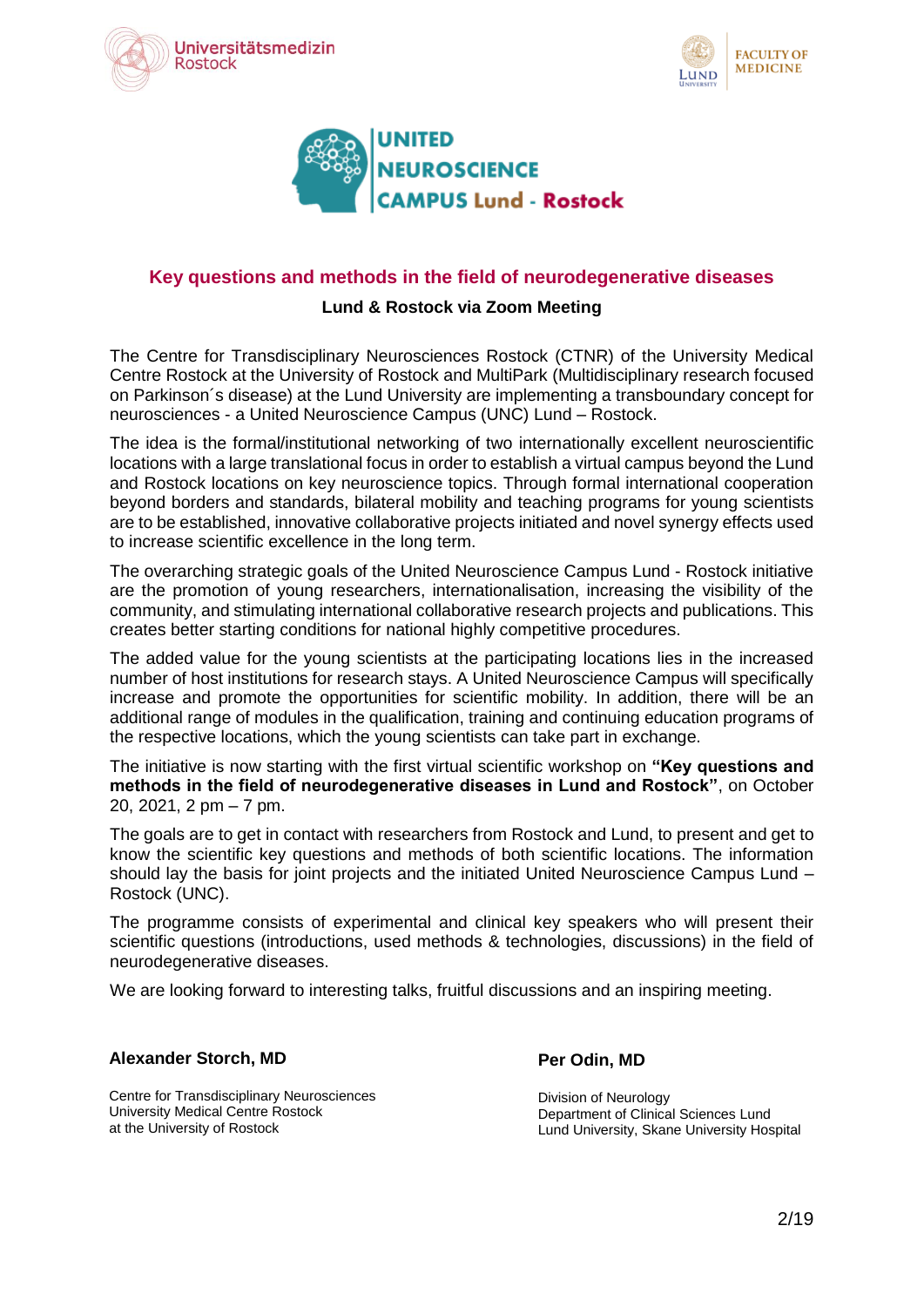



## **Technical introduction**

Topic: 1st Virtual Neuroscience Workshop Lund – Rostock Time: Oct 20, 2021 14:00 Amsterdam, Berlin, Rome, Stockholm, Vienna **Join Zoom Meeting** [https://uni-rostock](https://uni-rostock-de.zoom.us/j/65045350920?pwd=MFJOYi9LazJGMFNsb0FWZFZWRzAxdz09)[de.zoom.us/j/65045350920?pwd=MFJOYi9LazJGMFNsb0FWZFZWRzAxdz09](https://uni-rostock-de.zoom.us/j/65045350920?pwd=MFJOYi9LazJGMFNsb0FWZFZWRzAxdz09) Meeting ID: 650 4535 0920 Passcode: 121593 **Dial by your location:** Sweden: +46 850 539 728 Germany: +49 69 7104 9922 Find your local number:<https://uni-rostock-de.zoom.us/u/cbdLn43GgG>

 $\triangleright$  If Zoom breaks down during the meeting, please try to restart it.

#### **Host**

Scientific moderators: Alexander Storch and Per Odin Technical moderators: Virginia Bolowski and Ulrika Mundt-Petersen

#### **Participation**

- $\triangleright$  During the meeting you will be on mute.
- $\triangleright$  You will be able to send your questions as chat messages.
- $\triangleright$  The questions are moderated by the host.
- $\triangleright$  Only the current speaker is allowed to share the screen.

#### **Speaker**

- $\triangleright$  You will be unmuted by the host.
- $\triangleright$  Share your screen for your presentation.
- $\triangleright$  You have 12-15 minutes to speak. To follow the time limit is essential.
- $\geq$  5-7 minutes will be available to answer the chat questions.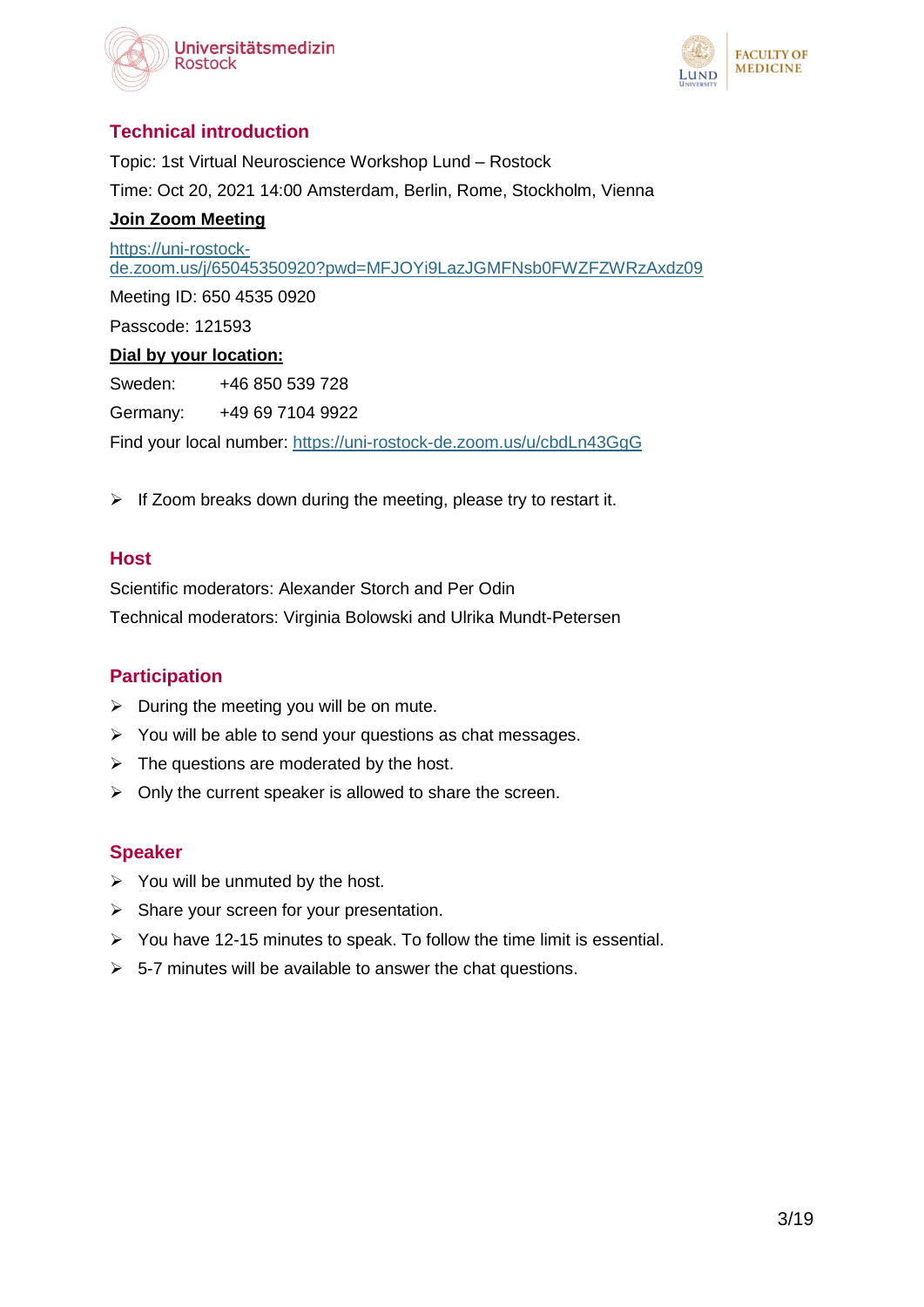## *Programme*

|                                                          |                                                                                                                                                                            | Emil C. Reisinger, MBA                          | Kristina Åkesson, MD                               |
|----------------------------------------------------------|----------------------------------------------------------------------------------------------------------------------------------------------------------------------------|-------------------------------------------------|----------------------------------------------------|
| $14:00 - 14:10$                                          | <b>Welcome</b>                                                                                                                                                             | (Dean of the University Medical Centre Rostock) | (Dean of the Faculty of Medicine Lund)             |
|                                                          |                                                                                                                                                                            | Alexander Storch, MD                            | Per Odin, MD                                       |
|                                                          |                                                                                                                                                                            | (Neurology Rostock)                             | (Neurology Lund)                                   |
| Session I - Chair: Alexander Storch and Per Odin         |                                                                                                                                                                            |                                                 |                                                    |
| $14:10 - 14:30$                                          | Translational neurodegeneration: a bidirectional approach for novel curative<br>treatments                                                                                 |                                                 | Andreas Hermann, MD, PhD                           |
|                                                          |                                                                                                                                                                            |                                                 | (Translational Neurodegeneration Section, Rostock) |
| $14:30 - 14:50$                                          | Neuroprotection & neuroregeneration - from experimental models to clinical trials                                                                                          |                                                 | Gesine Paul-Visse, MD, PhD                         |
|                                                          |                                                                                                                                                                            |                                                 | (Neurology, Lund)                                  |
| $14:50 - 15:10$                                          | Key questions on methods for the validation of diagnostic biomarkers                                                                                                       |                                                 | Marina Boccardi, PhD                               |
|                                                          |                                                                                                                                                                            |                                                 | (DZNE Rostock)                                     |
| $15:10 - 15:30$                                          | PET imaging for Parkinson- and Alzheimer-related disorders                                                                                                                 |                                                 | Ruben Smith, MD, PhD                               |
|                                                          |                                                                                                                                                                            |                                                 | (Neurology, Lund)                                  |
| $15:30 - 15:50$                                          | Cortico-striatal synaptic transmission changes as mechanisms of pallidal<br>deep brain stimulation                                                                         |                                                 | Rüdiger Köhling, MD                                |
|                                                          |                                                                                                                                                                            |                                                 | (Physiology, Rostock)                              |
| $15:50 - 16:10$                                          | The periphery (gut)-brain axis of Parkinson's disease: How bacterial<br>amyloids phenol soluble modulins from Staphylococcus aureus induces<br>alpha-synuclein aggregation |                                                 | Jia-Yi Li, MD, PhD                                 |
|                                                          |                                                                                                                                                                            |                                                 | (Neural Plasticity and Repair, Lund)               |
| Daniel Cantré, MD                                        |                                                                                                                                                                            |                                                 |                                                    |
| $16:10 - 16:30$                                          | Bioresorbable stent for intracranial endovascular therapy                                                                                                                  |                                                 | (Diagnostic and Interventional Radiology, Rostock) |
|                                                          | <b>Clinical Studies on Symptom Fluctuations and Registry Studies on</b><br><b>Workforce Participation in PD</b>                                                            |                                                 | Jonathan Timpka, MD                                |
| $16:30 - 16:50$                                          |                                                                                                                                                                            |                                                 | (Neurology, Lund)                                  |
| $16:50 - 17:00$                                          | <b>Coffee break</b>                                                                                                                                                        |                                                 |                                                    |
|                                                          |                                                                                                                                                                            |                                                 |                                                    |
| <b>Session II - Chair: Per Odin and Alexander Storch</b> |                                                                                                                                                                            |                                                 |                                                    |
| $17:00 - 17:20$                                          | Clinical dementia research in Rostock - from methods development to<br>application in health care                                                                          |                                                 | Stefan Teipel, MD                                  |
|                                                          |                                                                                                                                                                            |                                                 | (Gerontospychosomatics Section and DZNE Rostock)   |
| $17:20 - 17:40$                                          | Intracellular prion-like Aß in Alzheimer's disease                                                                                                                         | Tomas Roos, MD, PhD                             |                                                    |
|                                                          |                                                                                                                                                                            |                                                 | (Experimental Dementia Research, Lund)             |
| $17:40 - 18:00$                                          | Obesity-associated neurodegeneration: presentation of different models as well as<br>research methods and mechanistic pathway behind them                                  |                                                 | Angela Kuhla, PhD                                  |
|                                                          |                                                                                                                                                                            |                                                 | (Experimental Surgery, Rostock)                    |
| $18:00 - 18:20$                                          | Clinical Neurogenetics research in Lund: Cohorts, methods, visions                                                                                                         |                                                 | Andreas Puschmann, MD, PhD                         |
|                                                          |                                                                                                                                                                            |                                                 | (Neurology, Lund)                                  |
| $18:20 - 18:40$                                          | Translational research on L-DOPA-induced dyskinesia                                                                                                                        |                                                 | Angela Cenci-Nilsson, MD, PhD                      |
|                                                          |                                                                                                                                                                            |                                                 | (Basal Ganglia Pathophysiology, Lund)              |
| $18:40 - 19:00$                                          | Developing human stem cell-derived neurons for treatment of                                                                                                                |                                                 | Yu Zhang, PhD                                      |
|                                                          | neurodegenerative diseases                                                                                                                                                 |                                                 | (Human Neural Developmental Biology, Lund)         |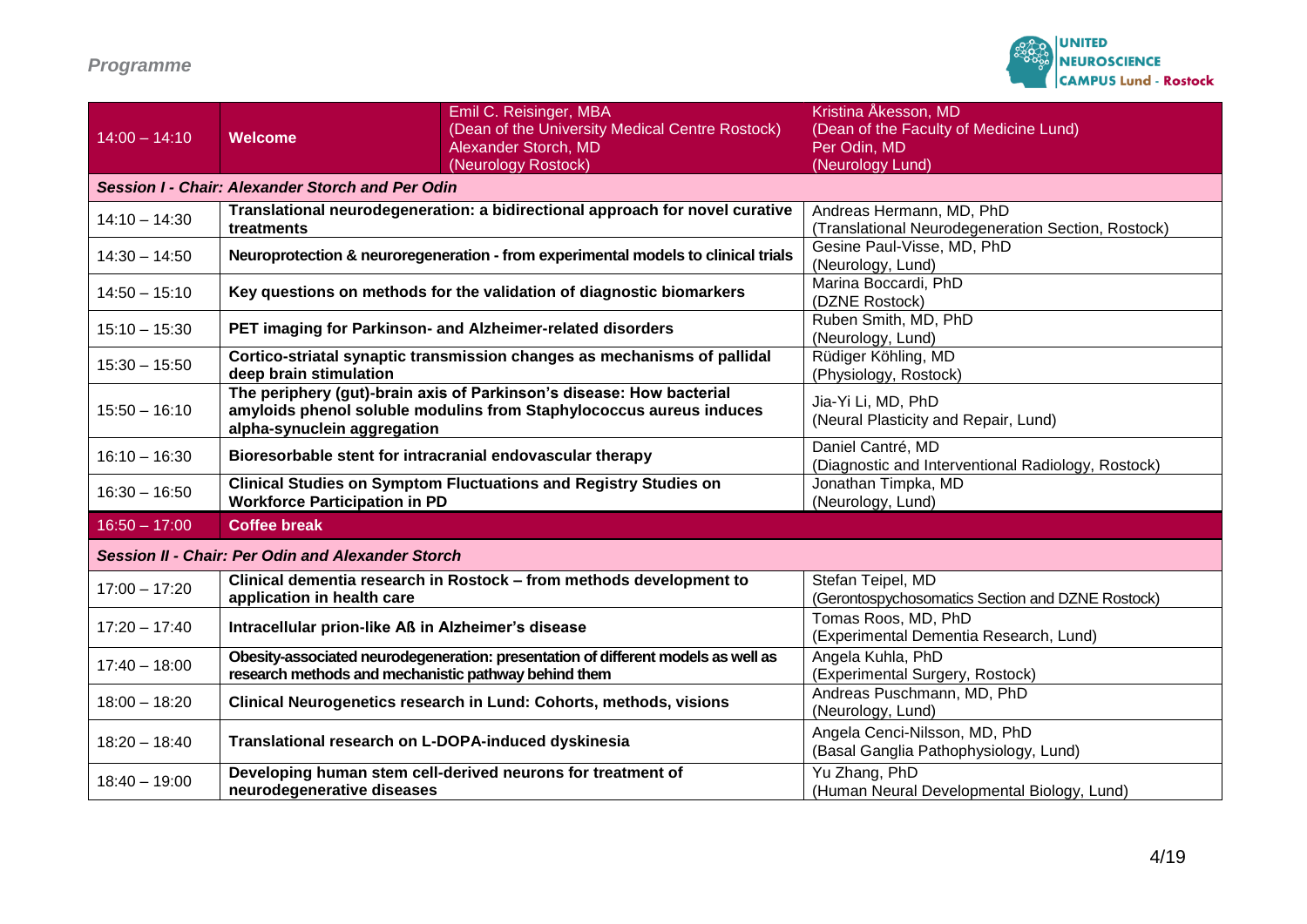

#### **Translational neurodegeneration: a bidirectional approach for novel curative treatments**

Andreas Hermann, MD, PhD

*[German Center for Neurodegenerative Diseases \(DZNE\)](https://www.dzne.de/en/research/research-areas/clinical-research/research-groups/hermann/research-areasfocus/) and [Translational Neurodegeneration](https://albrecht-kossel-institut.med.uni-rostock.de/)  [Section "Albrecht Kossel",](https://albrecht-kossel-institut.med.uni-rostock.de/) University Medicine Rostock*

The overall aim of the Translational Neurodegeneration Section "Albrecht Kossel" is to develop novel strategies to cure neurodegenerative diseases. This is achieved by a novel concept of combining research on pathological and healthy aging and research on neurodegenerative pathophysiology. The strategy is to (i) comparatively analyse mechanisms of physiological and pathological aging, (ii) to understand their role on the development of resilience factors against neurodegeneration, (iii) unravel the pathophysiological cascade of neurodegenerative diseases and (iv) to translate these approaches in innovative therapeutic interventions in clinical application. Two main approaches are thus brought together, namely the reduction of pathological aging on the one hand together with specific therapies of neurodegenerative mechanisms on the other hand. The combination of these two principles is a novel and very promising concept for the therapy of neurodegenerative diseases.

The Translational Neurodegeneration Section "Albrecht Kossel" is developing novel causative therapeutic approaches of neurodegenerative diseases using a bidirectional clinical translation approach with main focus on Amyotrophic Lateral Sclerosis and Frontotemporal Dementia and to effectively translate these in clinical practice. Another focus is patient-centred care in very progress disease stages (locked-in syndrome) using novel man machine interactions such as eye tracking computer devices.

Major need is to combine this view with the understanding how the organisms or the brain can escape such insults (resilience). The section for "Translational Neurodegeneration" will uniquely combine these two strategies to ultimately find causative therapies for neurodegenerative diseases.

#### The main models used:

We mainly use human cell models of pathological aging (progeria infantilis and adultorum, down syndrome) and neurodegeneration (main focus on ALS/FTD, but including also old age neurodegeneration [ALS/FTD] and young age neurodegeneration [Chorea-Acanthocytosis, Nieman pick type C, NCL]). These include mainly human induced pluripotent stem cells and their derivatives as well as directly programmed human cells.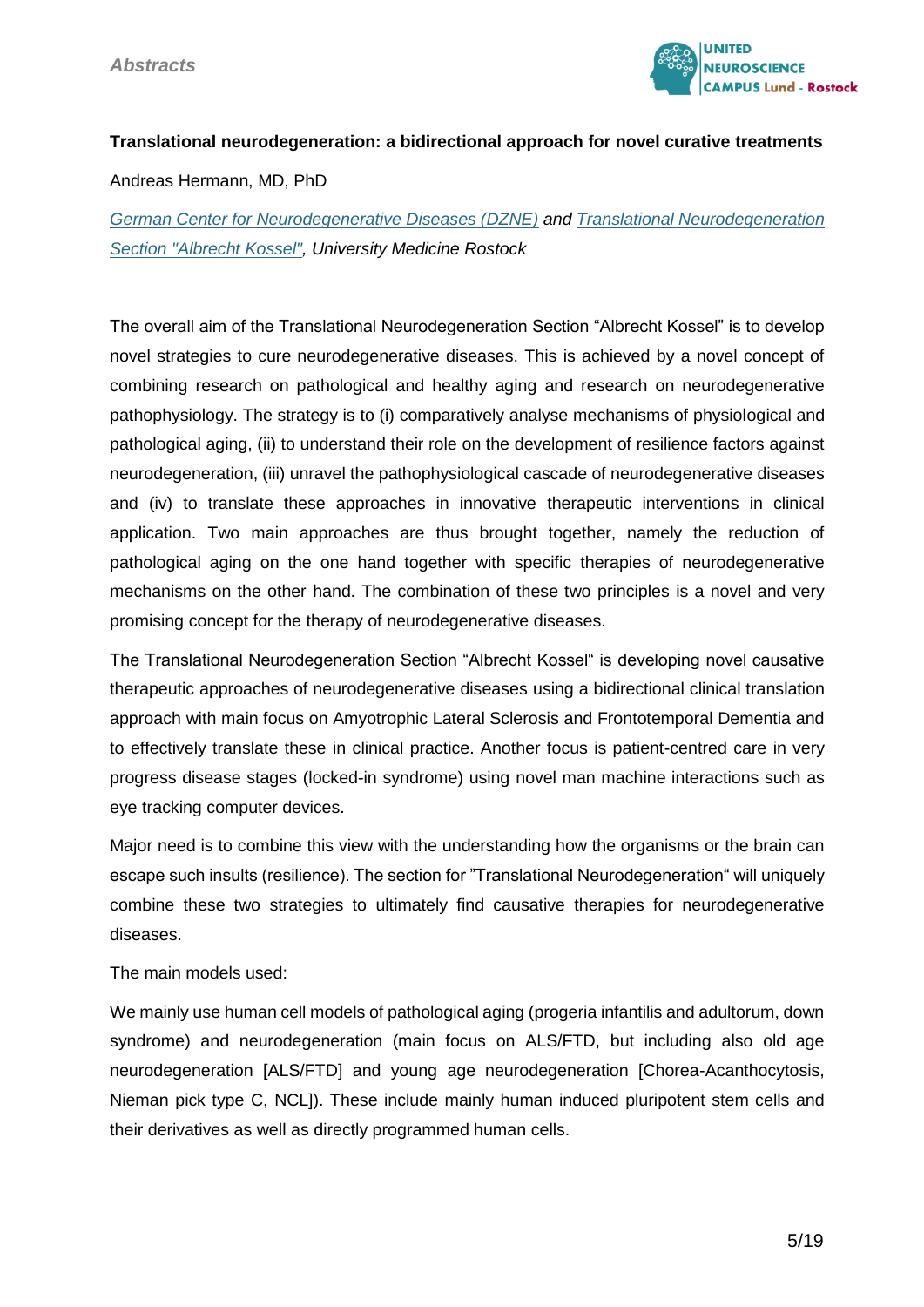

#### **Neuroprotection & neuroregeneration - from experimental models to clinical trials**

Gesine Paul-Visse, MD, PhD

*[Neurology,](https://portal.research.lu.se/portal/en/persons/gesine-paulvisse(058549e9-2a98-46e9-8324-b2ea6bf784ce).html) Faculty of Medicine, Department of Clinical Sciences, Lund University*

In a time when the population is aging, the number of individuals suffering from neurodegenerative disorders has increased dramatically, yet most clinically available therapies are only symptomatic. Treatments to halt the ongoing neurodegeneration or to restore lost function by structural regeneration are one of the major medical needs of our time.

Parkinson's disease (PD), the second most common neurodegenerative disorder. Although is associated with distinct histological changes such as the formation of Lewy bodies containing aggregated alpha-synuclein (α-syn), non-cell autonomous pathological alterations such as microvascular changes including blood-brain barrier dysfunction are increasingly gaining interest as they impact on the local microenvironment and may aggravate neuronal dysfunction.

One factor likely aggravating PD is dysregulated glucose. Diabetes is now recognized as a risk factor contributing to the incidence and also the progression of PD. Although a number of different mechanisms underlying the aggravation of PD caused by diabetes have been put forward, less attention has been paid to the fact that diabetes and PD share pathological microvascular alterations in the brain.

To elucidate underlying mechanisms of disease progression, we perform preclinical research in cell-and animal models using a large number of behavioural, histological and molecular techniques.

We have recently demonstrated that microvascular alterations in a PD model even precede neuronal loss and behavioural changes. Furthermore, the addition of diabetic conditions to a PD model causes specific vascular and inflammatory changes that may accelerate the timeline of pathological microvascular alterations in PD and thereby contribute to the mechanisms underlying the aggravated progression of PD when associated with diabetes.

Bridging the lab and the clinic, we also conduct intervention studies using growth factors in PD. We have recently concluded a multicenter study (Transeuro) using neurotransplantation of dopaminergic progenitors from fetal tissue in PD. We are currently preparing a first-in-human trial using GMP-produced dopaminergic progenitor cells (STEM-PD) derived from human embryonic stem cells (an advanced therapeutic medicinal product, ATMP).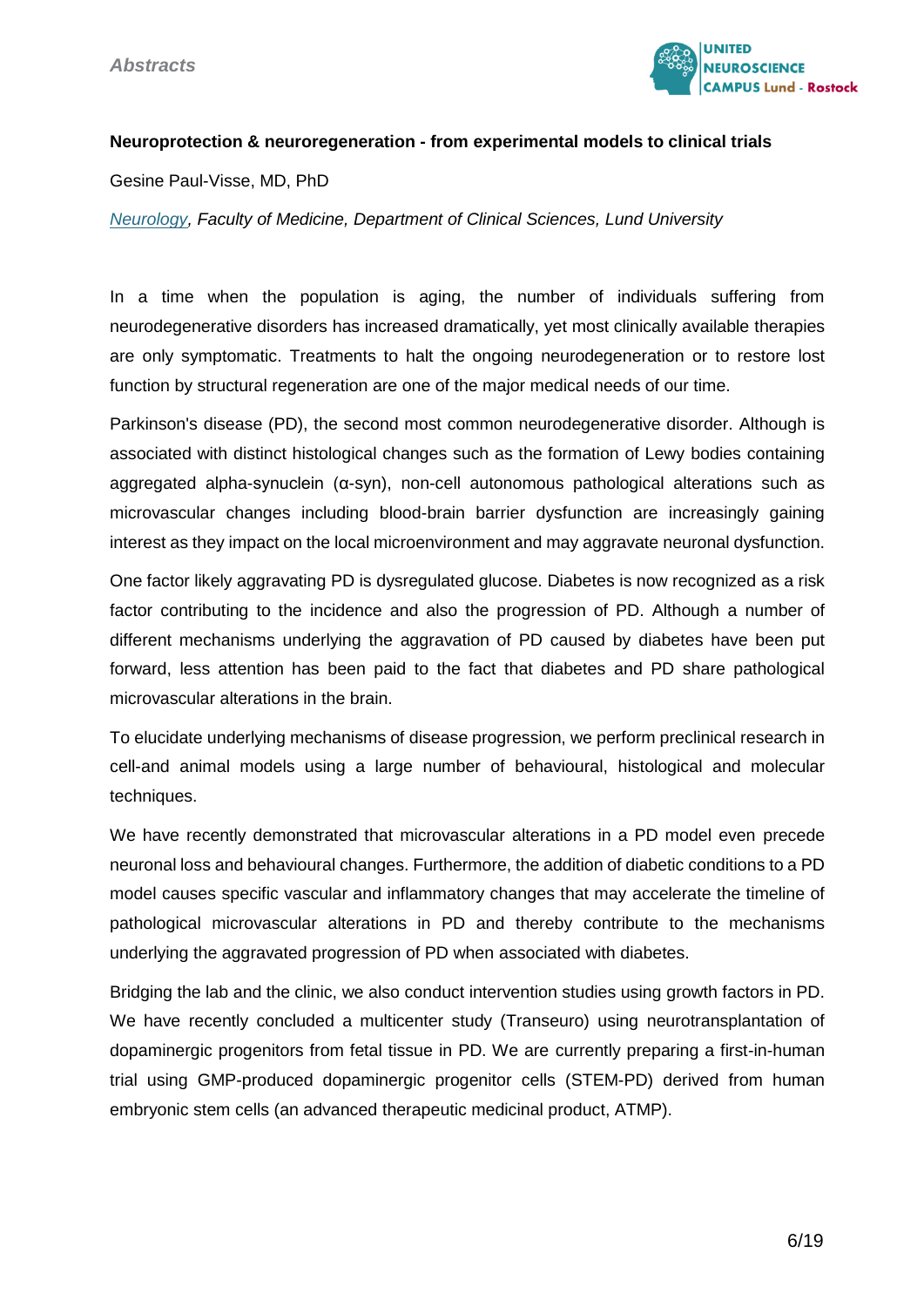

#### **Key questions on methods for the validation of diagnostic biomarkers**

#### Marina Boccardi, PhD

## *[Late-Translational Dementia Research,](https://www.dzne.de/forschung/forschungsbereiche/versorgungsforschung/forschungsgruppen/boccardi/forschungsschwerpunkte/) German Center for Neurodegenerative Diseases (DZNE)*

Research on diagnostic biomarkers is being particularly fruitful for Alzheimer's disease (AD), as well as for other dementing neurodegenerative disorders. As hoped when such biomarkers were first identified, their development provides invaluable support to early and accurate diagnosis as well as to treatment development, allowing to select or exclude the target etiologies for experimental or control groups, and to quantify target physiological responses to treatment. Methods for the validation of such biomarkers have recently been systematized with an international initiative adapting a formal validation framework from oncology to the field of AD (the Strategic Biomarker Roadmap). This framework includes 5 development phases covering analytical validity, clinical validity and clinical utility through well-defined sequential steps. Two decades ago, such framework was taken from the 4-phases of drug development and adapted to optimize the validation of oncological biomarkers. The consequent oncology developments on prevention, treatment and precision-medicine are well-known. This validation framework is being increasingly used in the field of neurodegenerative diseases, but it still contains gaps or steps that are only partially developed in neuroscience research, which reduces the efficiency of translating scientific findings into clinical practice.

Key questions on improving such methods target heterogeneous gaps.

Our studies still do not target the outcomes required by regulators. How can we define and incorporate them in this framework? How can we structure a dialogue with stakeholders (including patients and regulators) to fill this gap? How much do regulators agree with this framework at all? Do we have a shared language allowing different stakeholders and researchers to understand each-other? Do we dispose of appropriate methods to structure this communication?

Pioneer projects are defining new methods to overcome such gaps (IMPACT developed embedded pragmatic clinical trials; STRiDE structured communication among institutions and procedures for the smooth flow of translation; MOPEAD started to involve citizen potentially affected by neurodegenerative disorders in research directly). Implementation science also disposes of a variety of methods. We are adaptating and translating them in order to incorporate them consistently in the Strategic Biomarker Roadmap and allow concrete use in everyday research.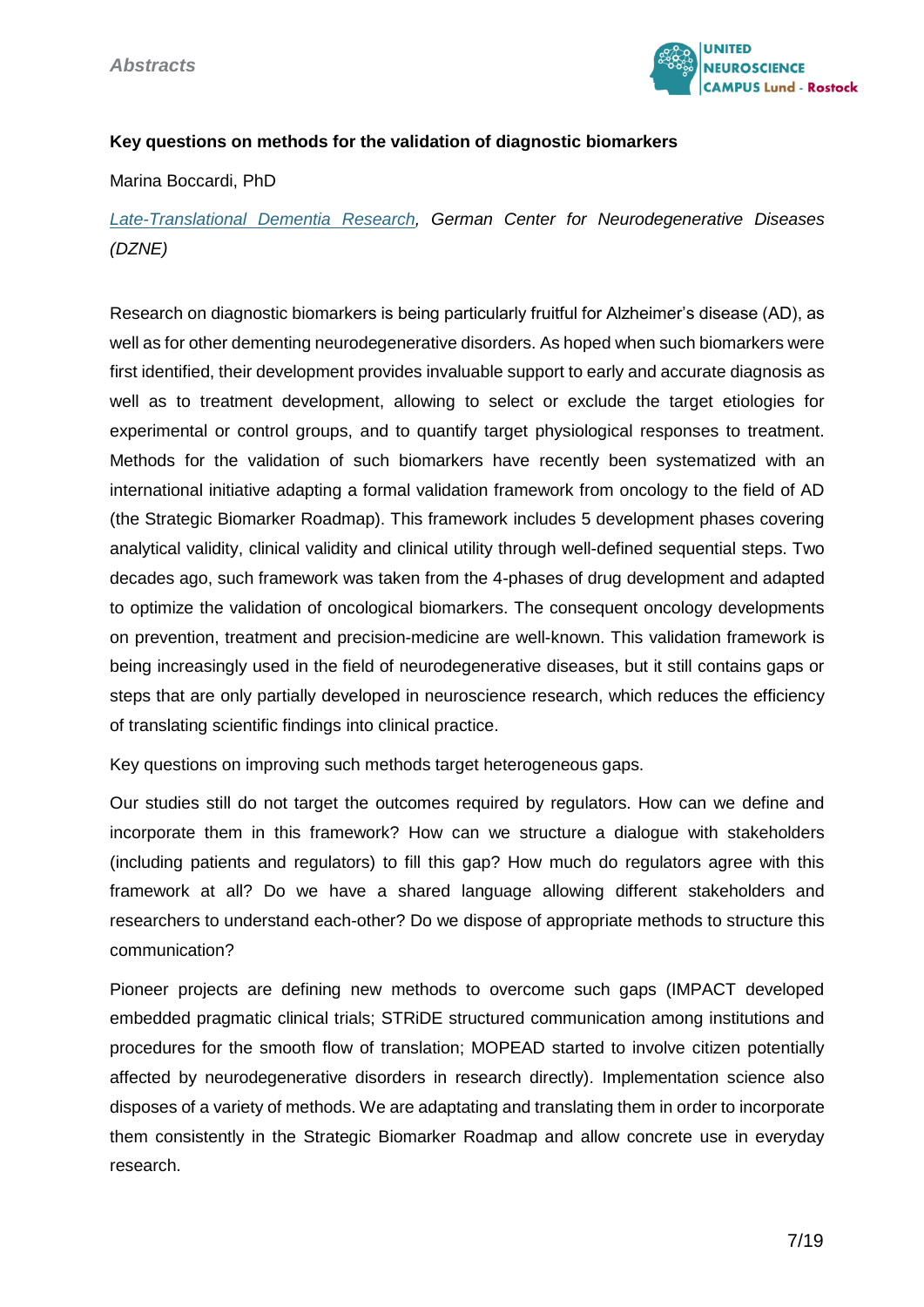

#### **PET imaging for Parkinson- and Alzheimer-related disorders in Lund**

Ruben Smith, MD, PhD

*[Neurology,](https://portal.research.lu.se/portal/en/persons/ruben-smith(1b7a2260-d32a-4949-acba-135fce1e8139).html) Faculty of Medicine, Department of Clinical Sciences, Lund University*

There are several ongoing cohort studies of PD and AD at Lund University/Skåne University Hospital with the aim of finding biomarkers 1) for earlier and more reliable diagnosis of neurodegenerative disorders, 2) to track disease progression, and 3) for prognosticating future cognitive decline.

The initial study "The PD study" started in 2008 and today 362 participants have been followed with blood- and cerebrospinal fluid (CSF) sampling, cognitive tests and repeated MRI for up to 10 years. Participants with PD/PDD (n= 205), multiple system atrophy (MSA, n= 34), progressive supranuclear palsy (PSP;  $n= 35$ ), dementia with lewy bodies (DLB,  $n=14$ ) and corticobasal syndrome (CBS, n= 7) were included. Within the "BioFINDER-studies" we are following two separate cohorts with 1) controls and participants with cognitive complaints (BioFINDER-1, inclusion started 2010) and 2) controls and participants with neurodegenerative disorders (BioFINDER-2, inclusion started May 2017).

The BioFINDER-1 study encompasses cognitively unimpaired (CU, n=834); patients with mild cognitive impairment (MCI; n=292); and, participants with AD dementia (n=93). Participants have been followed for up to ten years.  $~100$  have undergone  $[18F]$ flutemetamol ( $\beta$ -amyloid) PET scans and  $\sim$ 270 have undergone  $[18F]$ Flortaucipir (AV-1451; tau) PET. Approximately 60 participants have follow-up tau PET for up to 6 years.

The BioFINDER-2 study is still including participants and have thus far included 1283 participants: Cognitively unimpaired (n=600); MCI (n=270); AD (n=187); Frontotemporal dementia (n=22); CBS (n=7); PD (de novo n=53); PDD (n=5); DLB (n=40); PSP (n=26); MSA (n=15); PNFA (n=3); semantic dementia (n=9); vascular dementia (n=20); and, dementia not specified (n=26).

Within the BioFINDER 2 study all participants undergo repeated cognitive testing, blood and Cerebrospinal fluid (CSF) sampling, MRI and [<sup>18</sup>F]RO948 (tau) PET imaging every two years. Cognitively unimpaired and MCI participants also have [<sup>18</sup>F]flutemetamol PET scans; Participants with PD, MSA, CBS and PSP undergo [<sup>18</sup>F]DOPA imaging. A small subsample of participants with synucleinopathies have undergone [18F]ACI-3847 or will undergo [18F]ACI-12589 ( $\alpha$ -synuclein) PET imaging.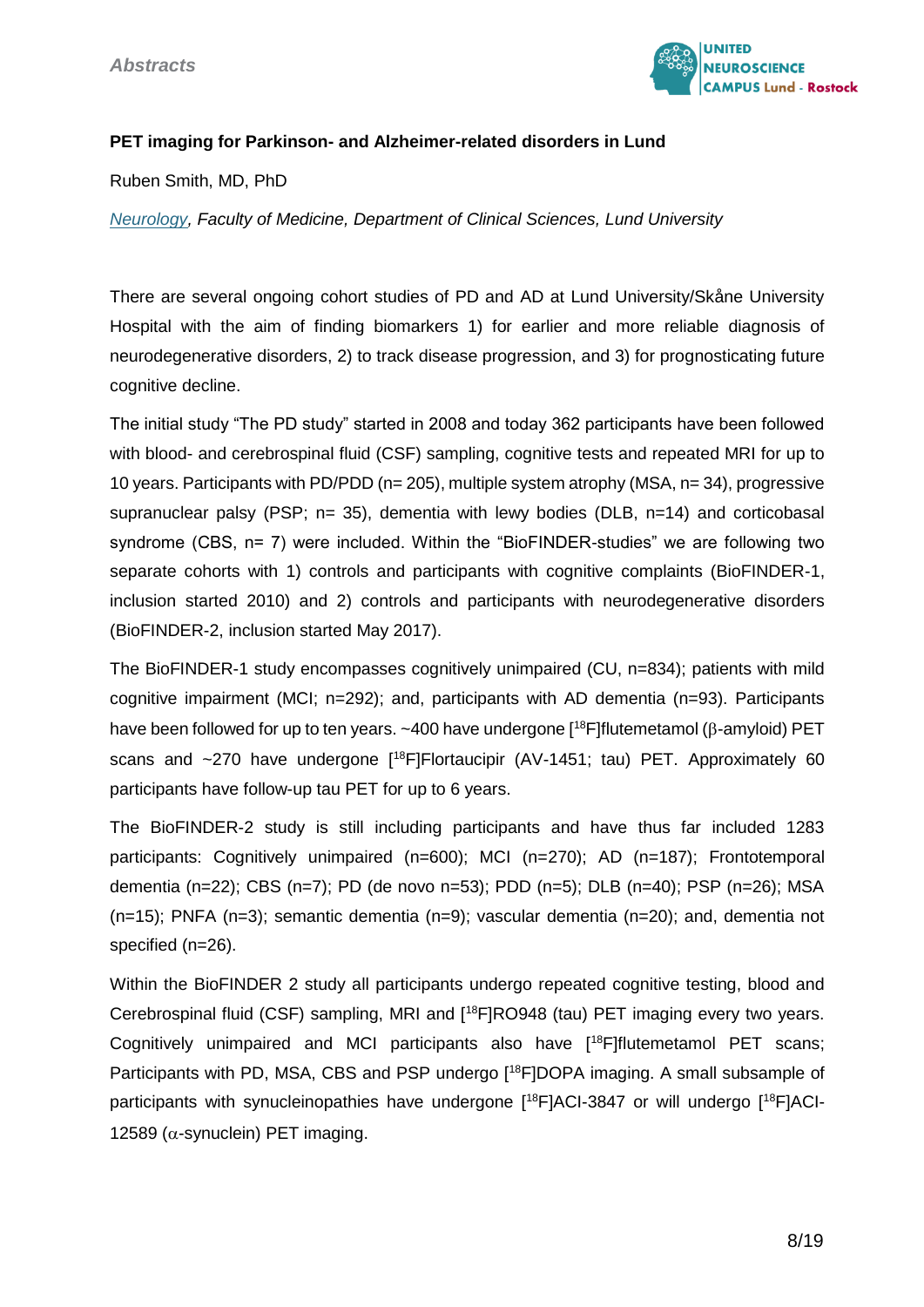

## **Cortico-striatal synaptic transmission changes as mechanisms of pallidal deep brain stimulation**

Rüdiger Köhling, MD

*[Oscar-Langendorff-Institute of Physiology,](https://physiologie.med.uni-rostock.de/) University Medicine Rostock*

Dystonias are thought to arise from a disturbance in striatal control of the globus pallidus internus (GPi). Pallidal deep brain stimulation (DBS), in turn, is an important option for patients with severe dystonias. The mechanisms of GPi-DBS, however, are far from being understood. Although a disturbance of striatal function is thought to play a key role in dystonia, the effects of DBS on cortico-striatal function are unknown. We hypothesised that DBS, via axonal backfiring, or indirectly via thalamic and cortical coupling, alters striatal synaptic function and excitatoryinhibitory balance within this nucleus. We tested this hypothesis in the  $dt^{sz}$  hamster, an animal model of inherited generalised, paroxysmal dystonia. Hamsters (dystonic and non-dystonic controls) were bilaterally implanted with stimulation electrodes in the GPi. DBS (130 Hz), and sham DBS, were performed in unanaesthetised animals for 3 h. Synaptic cortico-striatal field potentials, as well as miniature excitatory postsynaptic currents (mEPSC) and firing properties of medium spiny striatal neurones were recorded in brain slice preparations obtained immediately after EPN-DBS. The main findings were as follows: a. DBS increased corticostriatal evoked responses in healthy, but not in dystonic tissue. b. Commensurate with this, DBS increased inhibitory control of these evoked responses in dystonic, and decreased inhibitory control in healthy tissue. c. Further, DBS reduced mEPSC frequency strongly in dystonic, and less prominently in healthy tissue, showing that also a modulation of presynaptic mechanisms is likely involved. d. Cellular properties of medium-spiny neurones remained unchanged. We conclude that DBS leads to dampening of cortico-striatal communication, and restores intrastriatal inhibitory tone.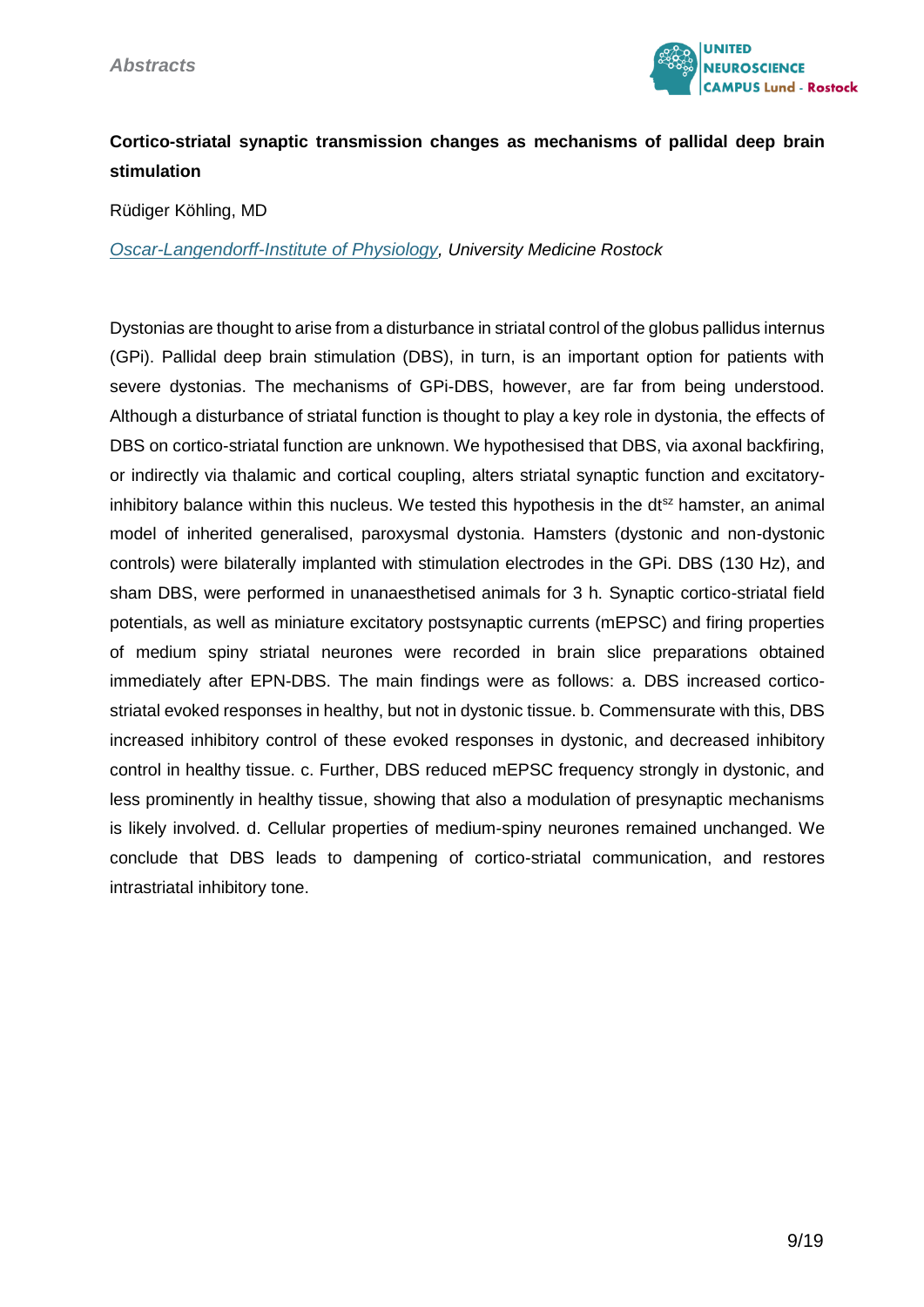

## **The periphery (gut)-brain axis of Parkinson's disease: How bacterial amyloids phenol soluble modulins from Staphylococcus aureus induces alpha-synuclein aggregation**

Jia-Yi Li, MD, PhD

*[Neural Plasticity and Repair,](https://www.lunduniversity.lu.se/lucat/group/v1000391) Department of Experimental Medical Science, Faculty of Medicine, Lund University*

Synucleinopathies are continuing to rise globally, among which Parkinson's disease (PD) affects more than 1-2% of the population at 60 years of age. Aggregated α-synuclein (α-syn) is the main constituent of Lewy bodies, which are a pathological hallmark of PD. Environmental factors are thought to be potential triggers capable of initiating the aggregation of the otherwise monomeric α-syn. Braak's seminal work redirected attention to the intestine and recent reports of dysbiosis have highlighted the potential causative role of the microbiome in the initiation of pathology of PD. Dysbiosis has been shown in PD and bacteria have been hypothesized to play a causative role in the PD pathology. Staphylococcus aureus is a common commensal of the gastrointestinal (GI) tract, the nose epithelium, and the skin. Phenol soluble modulins (PSMαs) induce inflammation and contribute to the virulence of S. aureus and recent studies have shown that they directly activate neurons. S. aureus is a bacterium carried by 30-70% of the general population. Here, we studied the kinetics of α-syn aggregation under quiescent conditions in the presence or absence of four different PSMα peptides and observed a remarkable shortening of the lag phase in their presence. Whereas pure α-syn monomer did not aggregate up to 450 h after initiation of the experiment in neither neutral nor mildly acidic buffer, the addition of different PSMα peptides resulted in an almost immediate increase in the Thioflavin T (ThT) fluorescence. Despite similar peptide sequences, the different PSMα peptides displayed distinct effects on the kinetics of α-syn aggregation. Kinetic analyses of the data suggest that all four peptides catalyze α-syn aggregation through heterogeneous primary nucleation. The immunogold electron microscopic analyses showed that the aggregates were fibrillar and composed of α-syn. Addition of the co-aggregated materials to a cell model expressing the A53T α-syn variant fused to GFP was found to catalyze α-syn aggregation and phosphorylation in the cells. Our results provide evidence of a potential trigger of synucleinopathies and could have implications for the prevention of the diseases. We are convinced that our findings are of importance to understand how the pathology of PD and related disorders may be initiated and also of major general interest to a wide audience of scientists, both neuroscientists and chemists, in the fields of neurodegenerative diseases and amyloid research.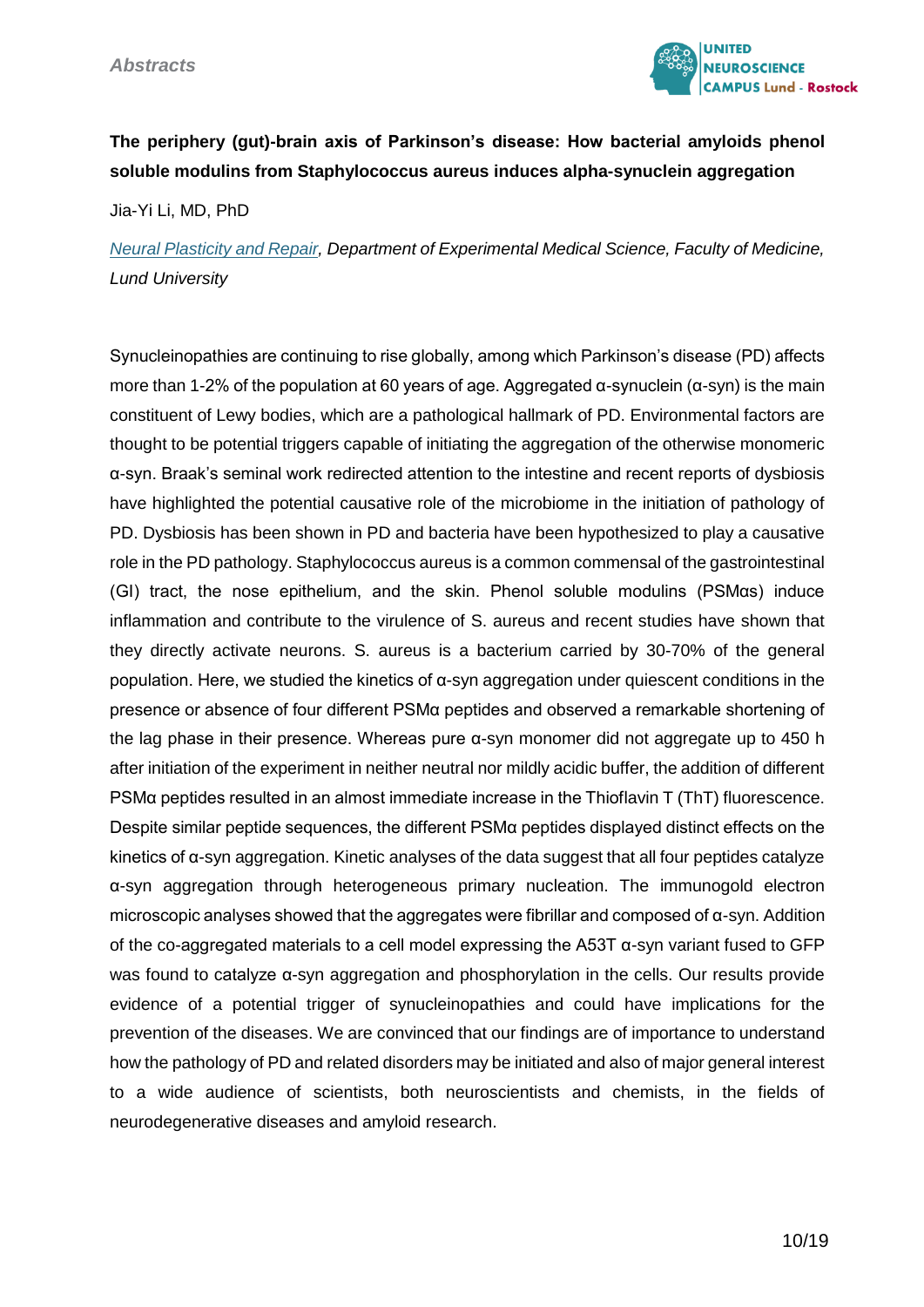

#### **Bioresorbable stent for intracranial endovascular therapy**

Daniel Cantré, MD

*[Institute of Diagnostic and Interventional Radiology,](https://radiologie.med.uni-rostock.de/) University Medicine Rostock*

Intracranial stents are used for the treatment of intracranial arterial stenosis and remodeling of the parent vessel as part of endovascular aneurysmal therapy. One major drawback of intracranial stent implantation is the need for permanent or long-term platelet inhibition with subsequently increased risk of hemorrhagic complications. Also, there is no long-term experience for implanted intracranial stents, which is of importance, since many patients treated for intracranial aneurysms are young, as opposed to those with intracranial stenosis.

Bioresorbable stents offer a new therapeutic approach in the treatment of intracranial aneurysms and intracranial stenosis and may reduce the need for antiplatelet therapy, prevent neo-intimal hyperplasia and subsequent stenosis with ischemic events, facilitate endovascular access distal to the treated location, and improve follow-up imaging through reduced artefacts in CT and MRI.

Our aim is to develop a suitable bioresorbable intracranial stent that is fully resorbed after implantation and therefore requires dual antiplatelet therapy for a limited period of time only.

We established an in vitro vascular flow model based on high-resolution CT angiography datasets and 3D-printing of individualized models of intracranial aneurysms and their parent vessels, which allows us to perform diagnostic angiography and simulate endovascular aneurysm treatment under nearly realistic conditions, as well as CT and MR imaging before and after therapy.

In cooperation with the Institute of Biomedical Engineering, prototypes of lasercut bioresorbable stents (polylactide, PLLA) and delivery systems are developed to fit the needs for an intracranial remodeling device.

These stents will be evaluated regarding physical and hemodynamic characteristics in our flow model, using fluoroscopy and/or high-definition video imaging for implantation and CT / MRI for post-implantation imaging.

After optimization, the developed stent will be transferred to the in vivo model of the New Zealand Rabbit.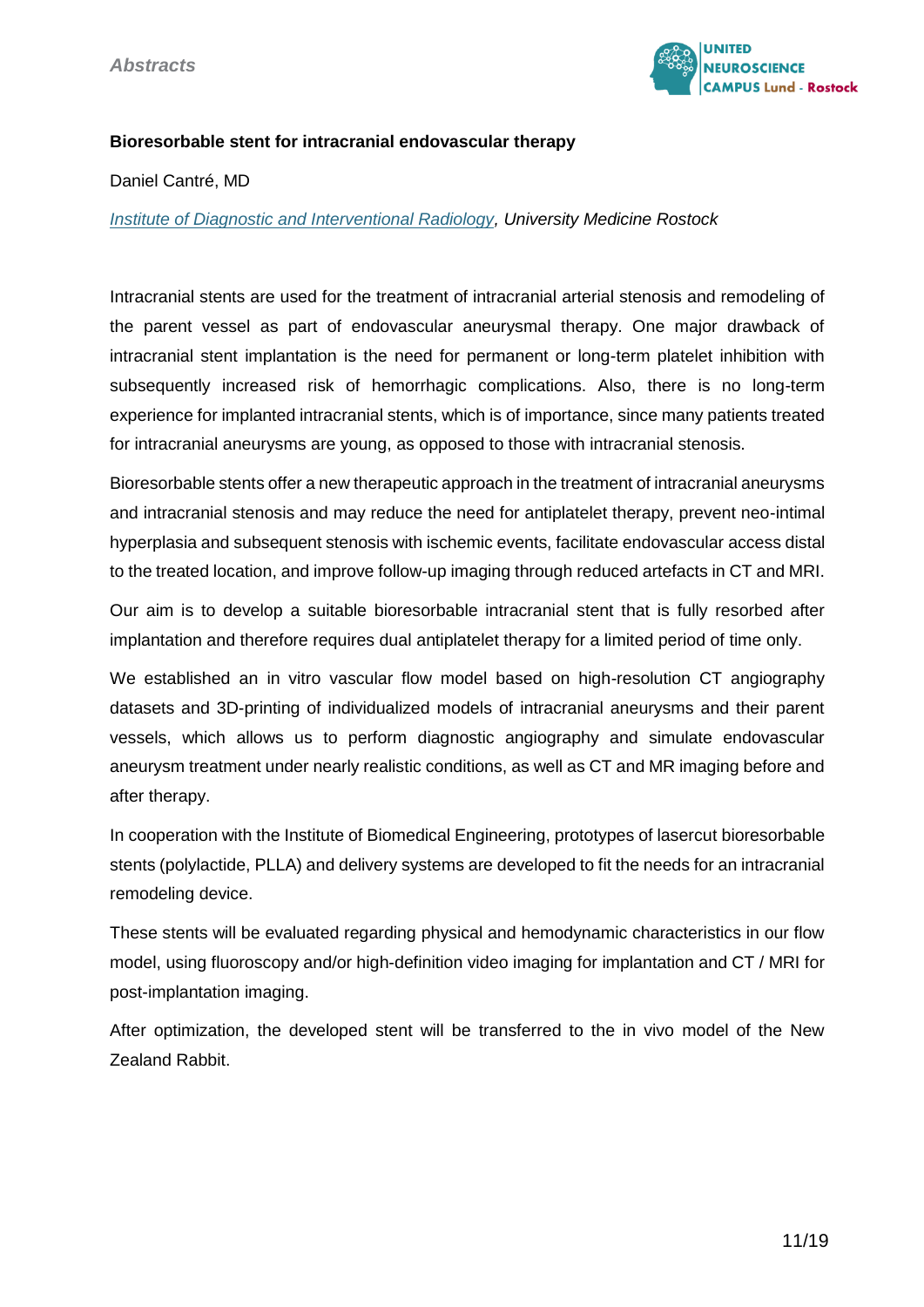

## **Clinical Studies on Symptom Fluctuations and Registry Studies on Workforce Participation in PD**

Jonathan Timpka, MD

*[Neurology,](file:///D:/Virginia%20Bolowski/CTNR/United%20Neuroscience%20Campus_UNC/Virtual%20Science%20Meeting%2020.10.2021/Jonathan%20Timpka) Faculty of Medicine, Department of Clinical Sciences, Lund University*

Introduction: In the wait for disease-modifying treatment for Parkinson's disease (PD), efforts towards improved symptom control and reduced negative personal effects of PD can still result in meaningful change. As a PhD student in the Odin group at Lund University, my focus has been clinical studies on the treatment and evaluation of motor complications, as well as registry studies on workforce participation in PD. The general efficacy of levodopa-carbidopa intestinal gel (LCIG) in advanced PD has been established, but, at the time of our study, the effects of LCIG on dyskinesia needed more investigation. The PD Home Diary has been used in clinical trials to evaluate treatment effects for almost 20 years, but has not been validated against the current "gold standard". As treatments improve, it is also vital to understand how PD affects workforce participation to further reduce the personal and societal effects of PD.

Aims: The overarching aim of my thesis work has been to increase the knowledge on how health services can support persons with PD. My work has had two main themes. Firstly, the aim has been to contribute to a better understanding and utilization of already existing tools in the treatment and evaluation of motor fluctuations in PD: LCIG and the PD Home Diary. Secondly, the aim was to improve our understanding of the impact of PD on workforce participation.

Used Methods & Technologies: Separate clinical observational studies were designed to investigate the effects of LCIG on dyskinesia and to validate the PD Home Diary. The first study showed that LCIG reduces dyskinesia among persons with advanced PD and troublesome dyskinesia at baseline. The latter study showed that motor state assessments from the patientreported PD Home Diary and those by an experienced observer were found to be in fair agreement. The latter study was conducted in collaboration with colleagues at University of Rostock and was part of the VALIDATE-PD study program on symptom fluctuations in PD. Two registry studies, one cross-sectional and one longitudinal, were designed to investigate workforce participation among persons with PD. Workforce unavailability was found to be associated with anxiety among working-age persons with PD. Persons with a first sick-leave due to PD exhibited increased sickness absence in the preceding five-year period compared to controls, particularly due to musculoskeletal diagnoses. A study using Swedish national registry data on workforce participation in PD is currently ongoing.

Discussions: Our work has shown that LCIG is a feasible treatment also for persons with advanced PD and troublesome dyskinesia. We have also shown that the PD Home Diary should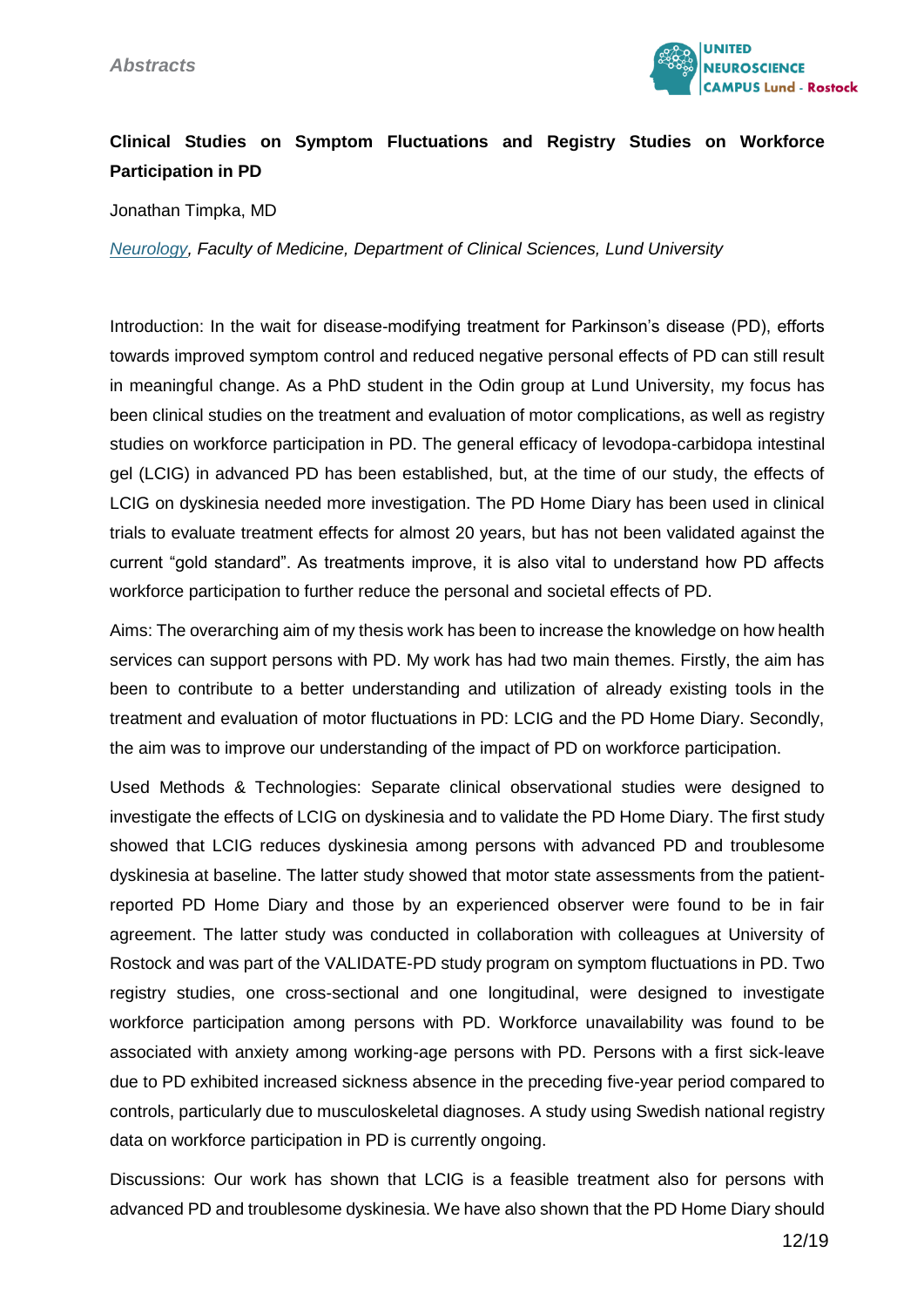

not be regarded as interchangeable with the observer assessment "gold standard". The VALIDATE-PD study program continues and there are plans to further investigate the motor assessments made by mobile health technologies. Furthermore, our registry work found an association between workforce unavailability and anxiety that needs further investigation, but anxiety should nonetheless be treated when identified. We also found musculoskeletal sickness absence to be significantly increased in prodromal and early PD, which emphasizes that functioning and workforce participation might already be affected at the time of diagnosis and demand immediate attention. We hope to build on this knowledge with our ongoing study using Swedish national data on workforce participation.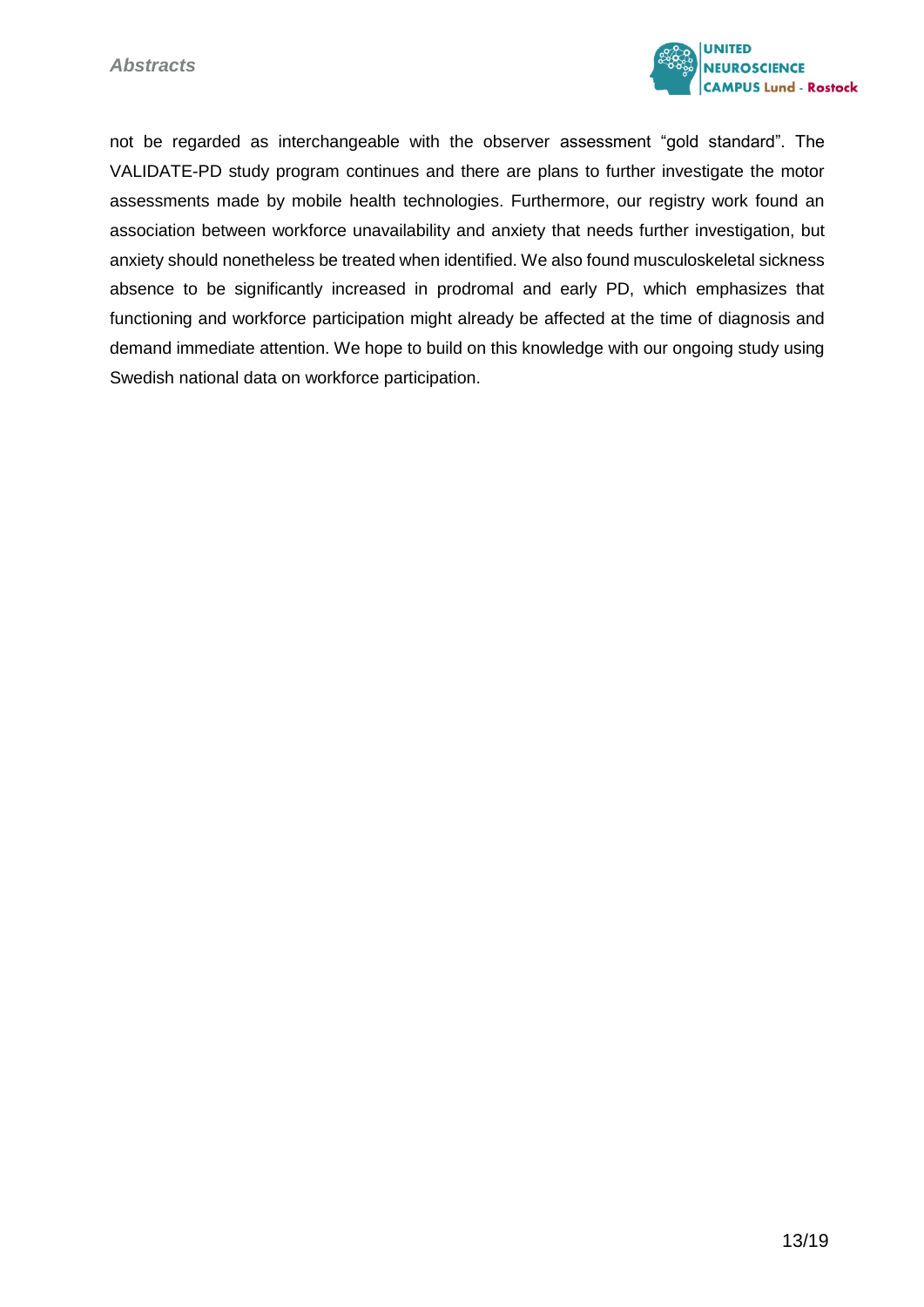

## **Clinical dementia research in Rostock – from methods development to application in health care**

Stefan Teipel, MD

*[German Center for Neurodegenerative Diseases \(DZNE\)](https://www.dzne.de/forschung/forschungsbereiche/klinische-forschung/forschungsgruppen/teipel/forschungsschwerpunkte/) and [Department of Psychosomatic](https://kpm.med.uni-rostock.de/)  [and Psychotherapeutic Medicine,](https://kpm.med.uni-rostock.de/) University Medicine Rostock*

Our aim is to bring diagnostic and treatment innovations for dementia from clinical research to health care. Diagnostic innovations include molecular PET and multimodal MRI imaging methods for identification of at risk groups for cognitive decline and stratification of metabolic and functional subtypes within the Alzheimer's disease spectrum. Validation of such imaging approaches goes along two directions: (i) a neuropathological reference of regional and global pattern of brain pathology and (ii) determination of usefulness of novel imaging markers in respect to predicting clinical course and treatment response. Complementary diagnostic approaches include wearable sensor systems to detect every day activity pattern as well as task oriented navigation behavior in real world and virtual settings. Treatment innovations include testing novel treatment targets in human and preclinical studies as well as non-pharmacological interventions including care-giver and patient centered assistive system devices. A key element of this research is the early involvement of patients and caregivers into the research process using methods from participatory research. The final goal is to test novel treatments and diagnostic tools in health care settings, leveraging the primary care research platform of the DZNE Rostock/Greifswald as well as developing a national coverage with evidence development study together with the national funding body (Gemeinsamer Bundesausschuss). Our work is conducted in close collaboration with the implementation science, health care systems research, health economy and cognition in PD research groups of the DZNE Rostock/Greifswald and the local universities as well as with national and international collaboration partners.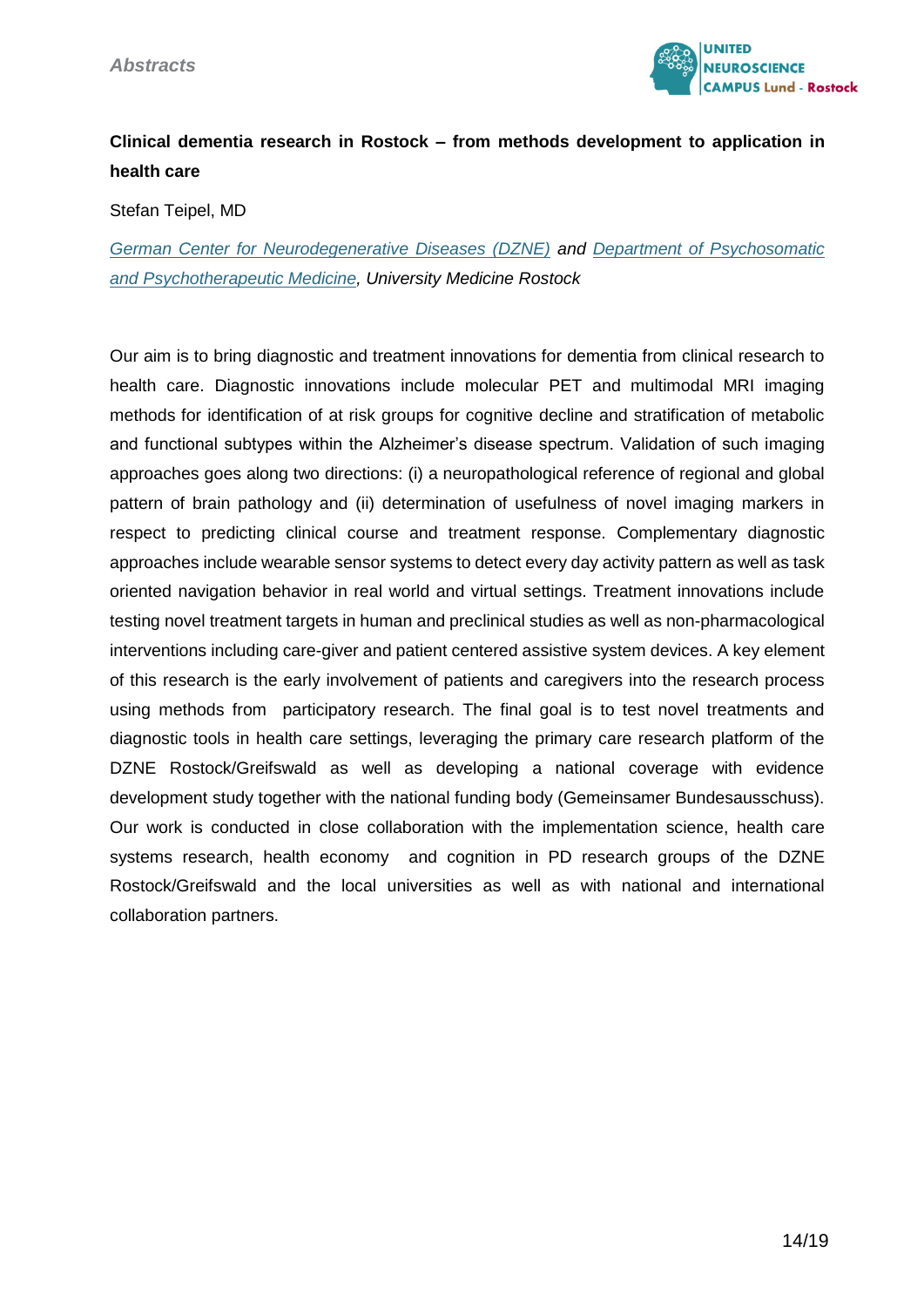

#### **Intracellular prion-like Aβ in Alzheimer's disease**

Tomas Roos, MD, PhD

*[Experimental Dementia Research,](https://portal.research.lu.se/portal/en/persons/tomas-roos(57a9b5d1-effc-40c1-b70f-2a8d17828e9c).html) Lund University*

Alzheimer's disease (AD) affects over 30 million people and with an aging population that number will only grow. The peptide amyloid-beta (Aβ) is heavily implicated in the pathogenesis of AD. The neuropathological hallmark of AD is the extracellular plaques made of aggregated Aβ, all dominant inherited forms of AD either increase the production of Aβ or its propensity to aggregate and the first detectable biomarker change in AD is a decline of CSF Aβ42. Yet, plaques do not correlate to disease severity and attempts to treat AD by removing plaques have not staved off dementia. There is something we do not understand about Aβ's role in the pathogenesis of AD.

We hypothesize that Aβ has prion-like properties. That is that pathologically misfolded Aβ can serve as a template for further misfolding of Aβ and thus spread its misfolded state throughout the brain. We also hypothesize that intraneuronal Aβ is important in the development of AD. We have developed a cell-line that constitutively produces intracellular misfolded Aβ that can be transmitted both vertically and horizontally. Thus demonstrating that intracellular prion-like Aβ is possible. We have via intracerebral injection of mouse AD brain homogenate into transgenic AD mice shown that this will not only, as previously shown, accelerate plaque formation but also have effects on intraneuronal Aβ of both adjacent and synaptically connected brain regions. Finally, we have shown that intracellular misfolded Aβ will change the metabolism of the Amyloid precursor protein to produce more Aβ. This could partly explain the massive increase of cerebral Aβ that we see in the AD brain.

By appreciating the role of intraneuronal Aβ we might better understand the role of Aβ in AD and thus know what to target.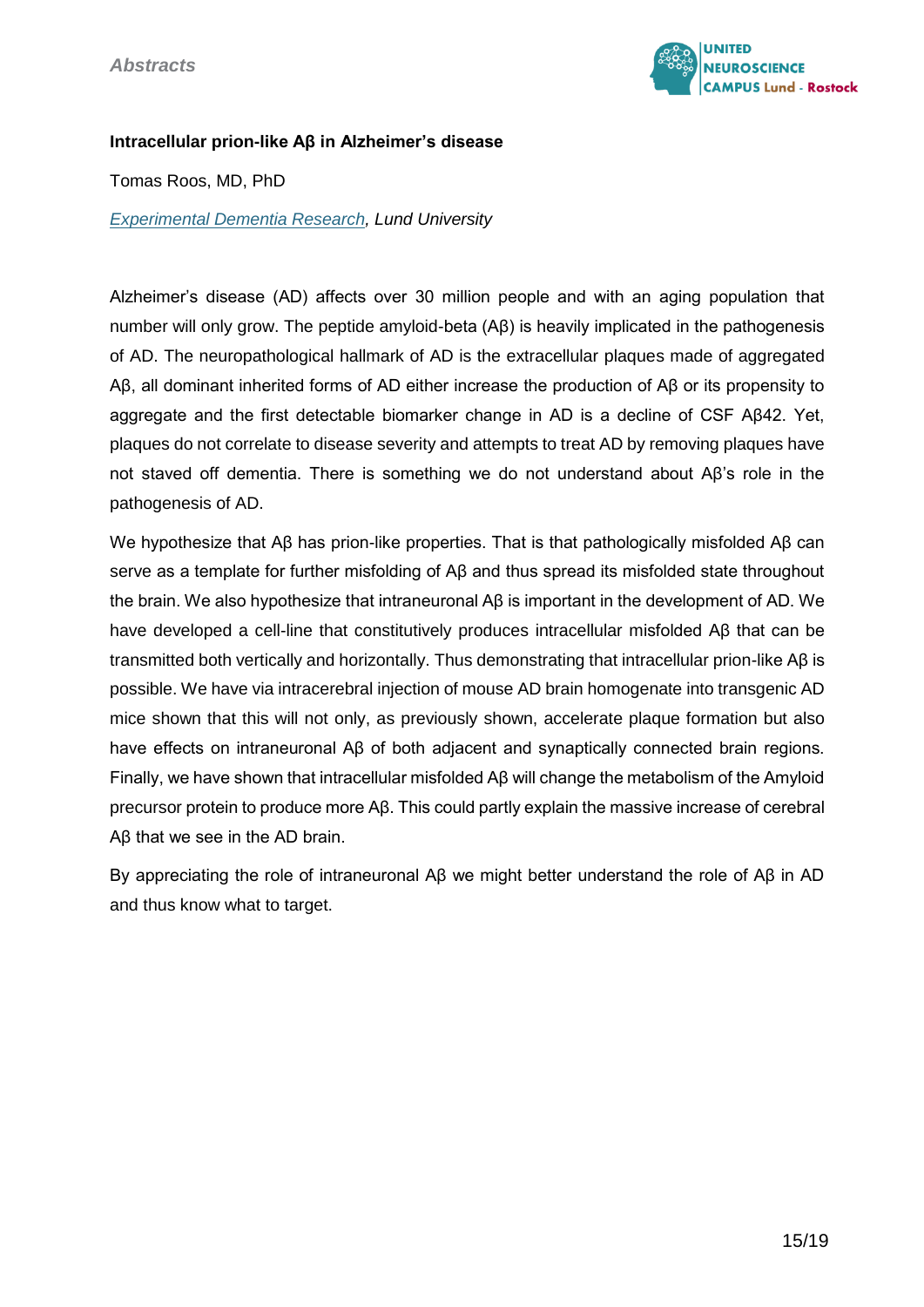

## **Obesity-associated neurodegeneration: presentation of different models as well as research methods and mechanistic pathway behind them**

Angela Kuhla, PhD

*[Rudolf-Zenker-Institute for Experimental Surgery,](https://experimentelle-chirurgie.med.uni-rostock.de/) University Medicine Rostock*

Obesity -often associated with metabolic syndrome- also shows a strong correlation with neurodegenerative processes. For example, a retrospective twin study demonstrated that obese individuals with a body mass index (BMI) of >30 had a 70% increased risk of developing dementia. High BMI is thought to correlate with a reduction in brain volume and is implicated in the development of metabolic syndrome-associated neurodegeneration. Thus, tensor-based morphometry analyses showed that obese patients with a BMI >30 had atrophies in the frontal lobus, anterior cingulate gyrus, hippocampus, and thalamus. A study of our cooperation partners in Greifswald on the correlation between abdominal obesity and gray matter could prove by voxel-based morphometry that increasing waist circumference was negatively associated with gray matter volume. Among others, brain regions involved in cognition but also in the processing of hunger/satiety signals were affected. Preclinical studies also verify that obesity impairs cognitive performance. For example, rats fed a high fat diet (HFD) exhibited disturbances in hippocampal long-term potentiation in the CA1 region. Low-grade inflammation starting from adipose tissue is thought to initiate neuroinflammatory and thus neurodegenerative processes. Thus, HFD feeding has been shown to lead to activation of JNK and NF-κB signaling pathways with subsequent release of pro-inflammatory cytokines (TNFα, IL-6) in the mediobasal hypothalamus, but also in the hippocampus. In our group, we are investigating, among others, in longitudinal studies under a DFG grant, to what extent a diet-induced and genetic-induced obesity affects cognition and combine these analyses with imaging techniques. This give us the opportunity with radiopharmaceuticals, such as [18F]TSPO (marker for activated microglia) and [18F]FDG (marker for glucoseuptake), to directly correlate disorders of cognition with neuroinflammatory processes. Furthermore, in this context, we investigate the fasting hormone fibroblast growth factor 21 (FGF21), which is also known to regulate carbohydrate and lipid homeostasis. Exogenous FGF21 reduces plasma concentrations of triglycerides and cholesterol in obese patients. However, obese patients are also known to have significant increases in hepatic and systemic FGF21 concentrations. This paradoxon is interpreted as FGF21 resistance similar to insulin or leptin resistance, because obese patients show a reduction of the FGF21 co-receptor, ß-Klotho, in adipose tissue due to low-grade inflammation. Whether such FGF21 resistance -mediated by reduced ß-Klotho expression- is also present in brain tissue and thus disturbs nutrient uptake regulation is also one subject of our translational research.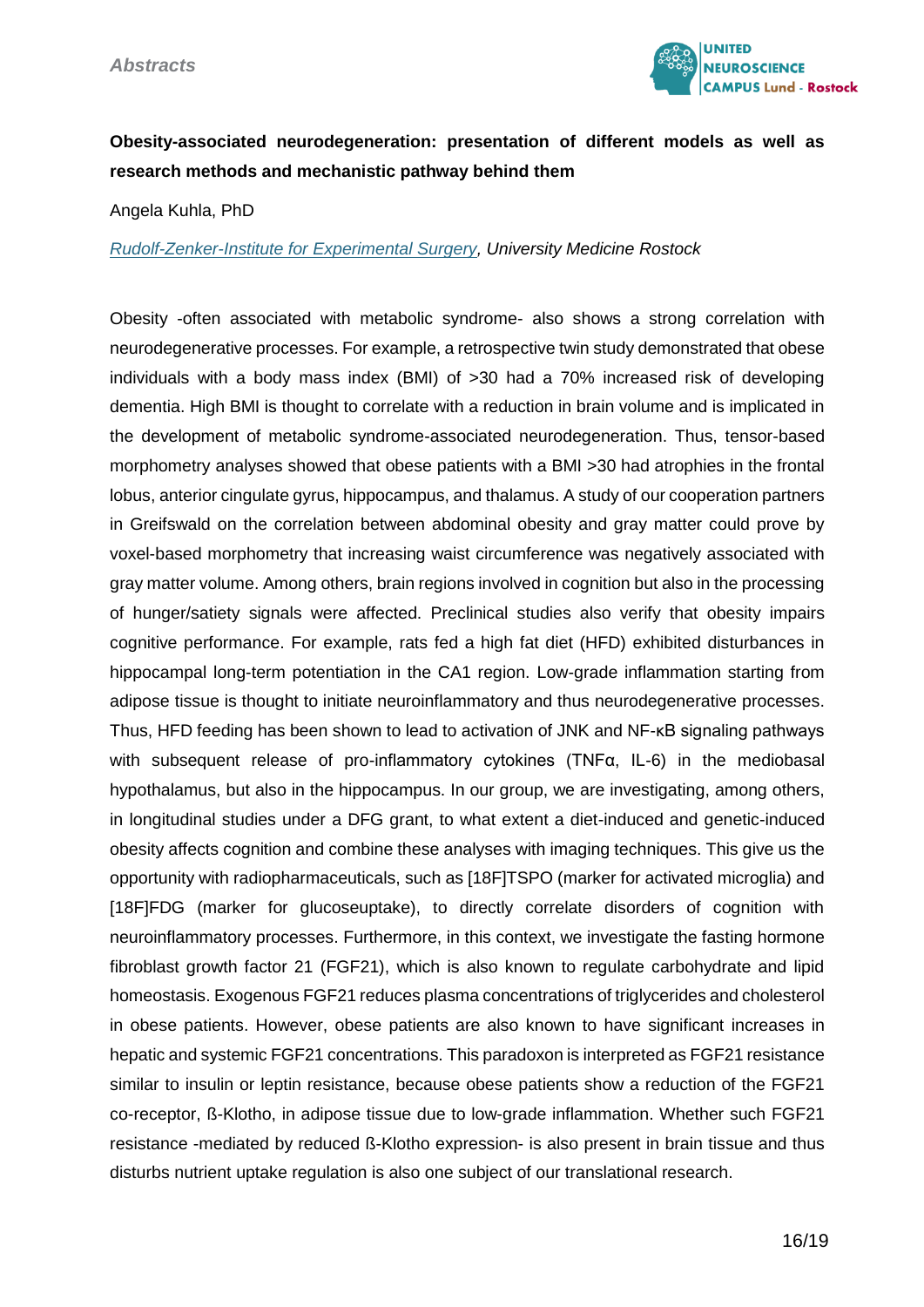

#### **Clinical Neurogenetics research in Lund: Cohorts, methods, visions**

Andreas Puschmann, MD, PhD

*[Neurology,](https://portal.research.lu.se/portal/en/persons/andreas-puschmann(c794039b-9611-4930-b773-a545aa9783b9).html) Faculty of Medicine, Department of Clinical Sciences, Lund University*

The Clinical Neurogenetics research group in Lund takes advantage of the rapid developments in New Generation Sequencing (NGS) applications to diagnose and understand neurological movement disorders.

Cohorts of patients with Parkinson disease, dystonia, or ataxia have been recruited, partly at our centre and partly in a population-based approach. Individuals and families with other rare or complex presentations of neurological diseases are also included. The clinical phenotype of these patients is carefully determined ("deep phenotyping") by group members and in collaboration with clinicians and researchers in neurology and other specialties as applicable. Genetic analyses with whole exome or whole genome sequencing are performed on patients and family members and analysed by a bioinformatician in the group. The aim is to compile the spectrum and prevalence of known genetic movement disorders in our population, to identify novel genotype-phenotype associations, and to identify novel genetic causes for these neurological disorders. We also assess how often a more intensive clinical and genetic analysis within our research leads to a definitive (genetic) diagnosis, compared to routine workup within the health care system.

Secondary projects include the contribution to international multi-centre studies on rare diseases, studying the psychological effects on our patients of genetic testing procedures and of being informed about positive or negative test results, and to update clinical NGS testing algorithms. A largely population-based Parkinson disease cohort has been followed.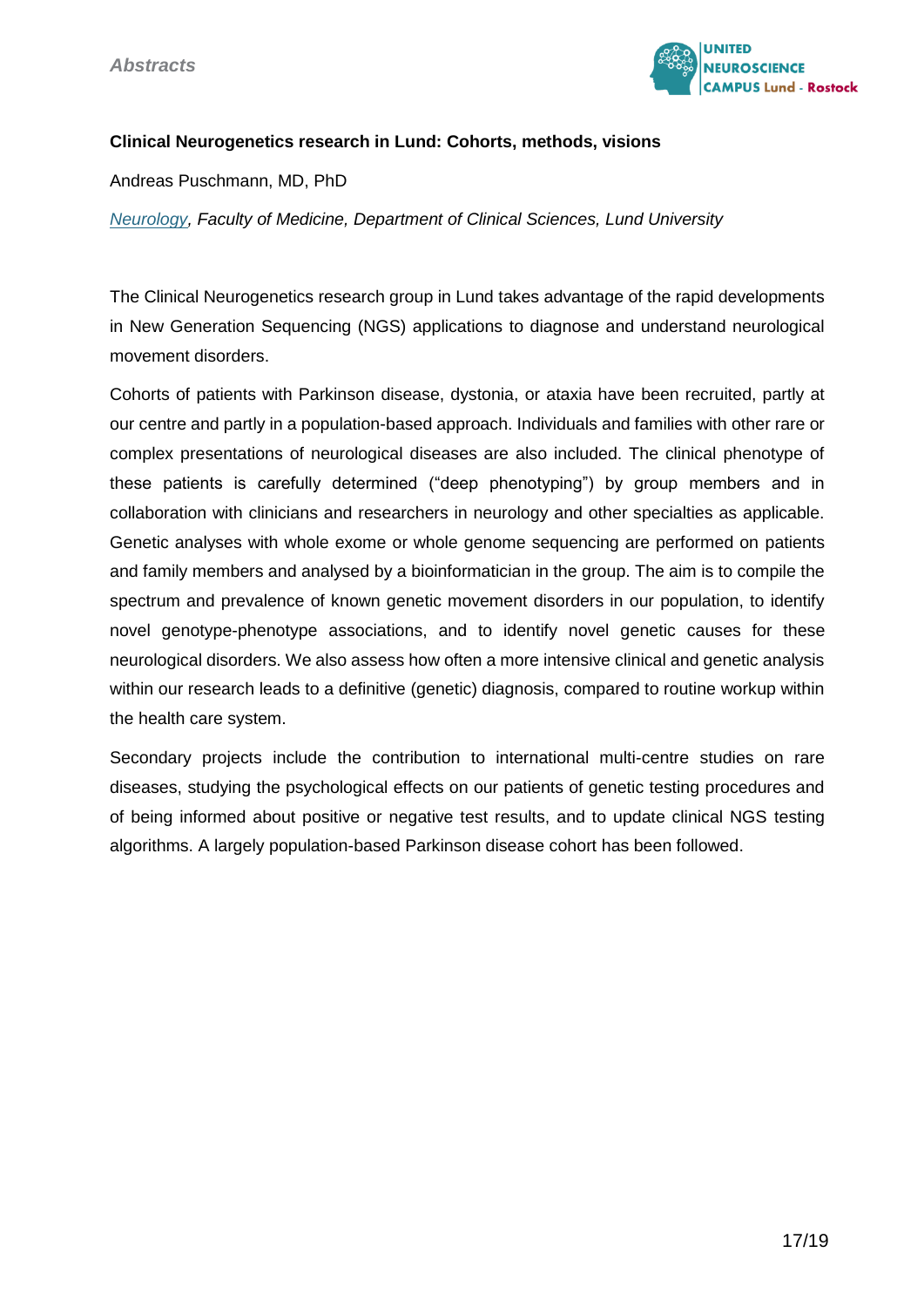

#### **Translational research on L-DOPA-induced dyskinesia**

Angela Cenci-Nilsson, MD, PhD

*[Basal Ganglia Pathophysiology,](https://portal.research.lu.se/portal/en/organisations-researchgroups/basal-ganglia-pathophysiology(18b2813a-5abb-4b2d-9c3f-7cde7eaf33a5).html) Lund University Research Groups, Department of Experimental Medical Science, Faculty of Medicine, Lund University*

L-DOPA-induced dyskinesia (LID) is a major complication of dopamine (DA) replacement therapy in Parkinson´s disease (PD). It entails an increased risk of disability and social stigma, and it is associated with debilitating fluctuations in mood, cognitive, and autonomic functions. Beside its medical significance, LID is raising considerable interest as a topic for neuroscience research, as it provides a paradigm to investigate how altered neuronal dynamics in corticobasal ganglia networks can disrupt the control of movements.

 Our group was the first to model LID in rodent species. With our animal models, we have been able to reveal key molecular and cellular mechanisms underlying the development of this therapy complication. We have been studying these mechanisms at multiple levels, such as, dopamine and glutamate receptor signaling, maladaptive structural-functional plasticity of both neurons and gliovascular cells, and altered activity patterns in the basal ganglia.

 My lecture will focus on some recent studies addressing the role of different dopamine receptors and striatal output pathways in the occurrence of different forms of dyskinesia. In addition to shedding light on fundamental pathophysiological mechanisms, our results have important implications to the design and interpretation of antidyskinetic drug trials. Our plan is to deepen the collaboration with clinical research groups in order to try and verify the most important hypotheses and implications that are emerging from these animal studies.

Reference to studies that I will briefly present during my lecture:

- Andreoli L, Abbaszadeh M, Cao X, **Cenci MA**. Distinct patterns of dyskinetic and dystonic features following D1 or D2 receptor stimulation in a mouse model of parkinsonism. *Neurobiol Dis* 2021;157:105429. PMID: 34153463
- Sebastianutto I, Goyet E, Andreoli L, Font-Ingles J, Moreno-Delgado D, Bouquier N,…Di Menna L, Maslava N, Pin JP, Fagni L, Nicoletti F, Ango F, **Cenci MA\***, and Perroy J\*. D1-mGlu5 heteromers mediate noncanonical dopamine signaling in Parkinson's disease. *J Clin Invest.* 2020;130(3):1168-84. *\*shared senior authorship.*  PMID: 32039920
- Alcacer C, Andreoli L, Sebastianutto I, Jakobsson J, Fieblinger T, **Cenci MA**. Chemogenetic stimulation of striatal projection neurons modulates responses to Parkinson's disease therapy. *J Clin Invest* **2017**; 127(2):720-734. PMID: 28112685